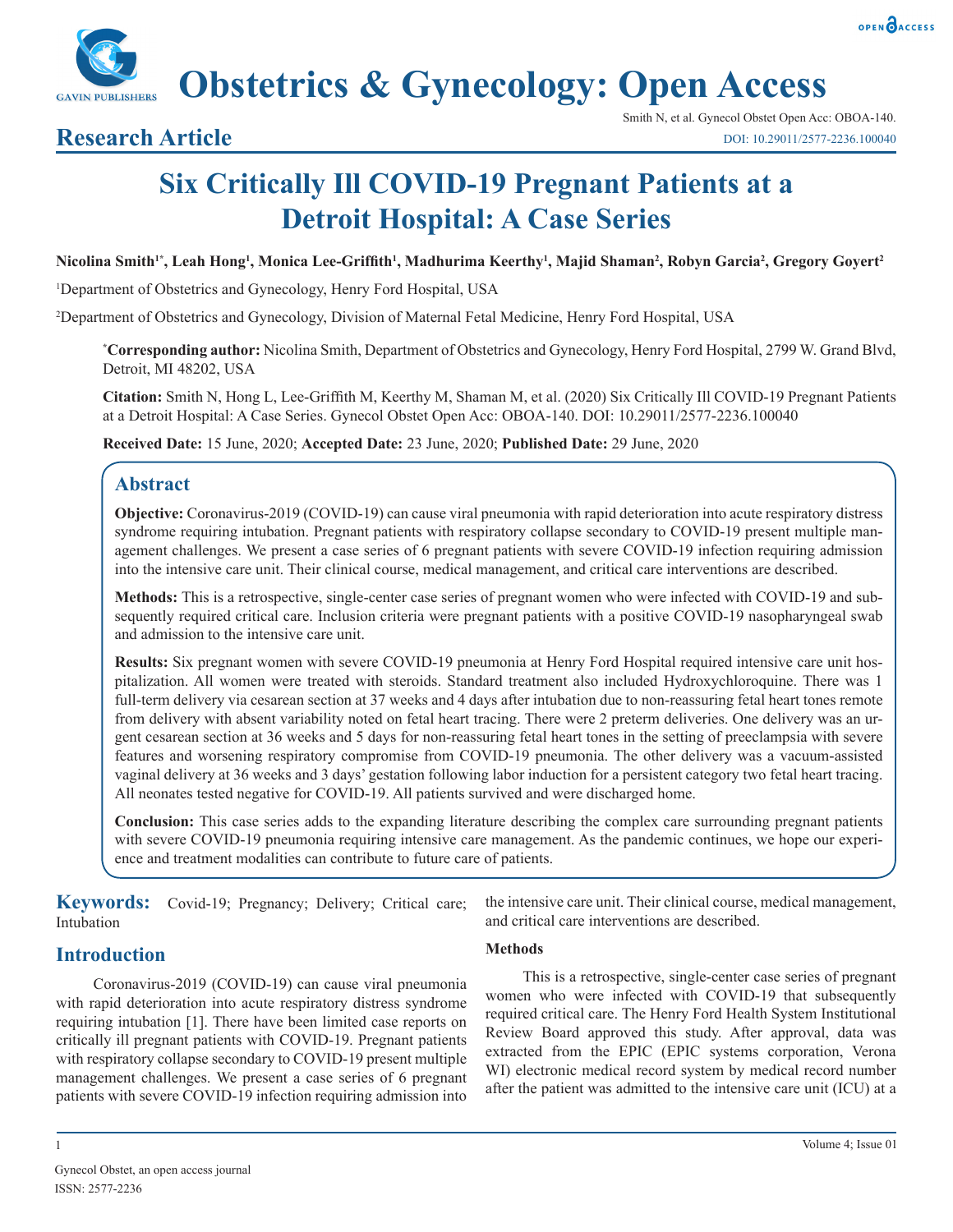tertiary care center in Detroit, Michigan. Inclusion criteria were pregnant patients with a positive COVID-19 nasal swab and admission to the intensive care unit and treated between March 1, 2020 and May 1, 2020. There were no exclusion criteria. Data collected included demographics such as race, gestational age, body mass index, and comorbidities. Admission symptoms, COVID-19 exposure, chest radiography, relevant COVID-19 labs, treatment modality, and patient outcomes were all recorded.

#### **Results**

Out of 33 pregnant women who tested positive for COVID-19, 6 had severe COVID-19 pneumonia at Henry Ford Hospital requiring intensive care unit hospitalization (mean age, 30 years old; range, 18-37 years old). One woman had a history of obstructive sleep apnea, well-controlled asthma, and uncontrolled type 2 diabetes mellitus; 1 had a history of hypothyroidism and hypertriglyceridemia. Four of 6 patients were morbidly obese (mean Body Mass Index (BMI), 37.26 kg/m<sup>2</sup>; range 22.37-56.0 kg/m<sup>2</sup>). Patients' race included 4 African Americans, one Hispanic, and one Arab American individual. Gestational age at time of admission ranged from 23 weeks to 37 weeks and 2 days (Table 1).

| <b>Demographics</b>                     | Case 1              | Case 2<br>Case 3                                                                                                    |                                                   | Case 4       | Case 5              | Case 6              |
|-----------------------------------------|---------------------|---------------------------------------------------------------------------------------------------------------------|---------------------------------------------------|--------------|---------------------|---------------------|
| Age                                     | 35 years old        | 37 years old                                                                                                        | 36 years old                                      | 29 years old | 18 years old        | 25 years old        |
| Ethnicity                               | African<br>American | Arab American                                                                                                       | African American                                  | Hispanic     | African<br>American | African<br>American |
| Gestational age at<br>presentation      | $30w$ 4d            | $23w$ 0d                                                                                                            | $23w$ 0d                                          | 35w          | 36w5d               | 37w2d               |
| Comorbidities                           | Obesity             | Obesity, well-<br>controlled asthma.<br>uncontrolled type<br>2 diabetes mellitus.<br>and obstructive<br>sleep apnea | Obesity,<br>hypothyroidism, and<br>hyperlipidemia | Obesity      | None                | Prediabetes         |
| BMI $(kg/m2)$                           | 35.9                | 56                                                                                                                  | 41.53                                             | 42.4         | 25.39               | 22.37               |
| w: weeks; d: days; BMI: Body Mass Index |                     |                                                                                                                     |                                                   |              |                     |                     |

**Table 1:** Patient demographics.

Key diagnostic findings included chest x-ray results indicative of viral pneumonia in all 6 patients; decreased absolute lymphocyte count in 4 of 6 patients tested; abnormal liver function tests in 2, and hypertriglyceridemia in 1. Clinical findings seen in all 6 of the patients included shortness of breath and tachycardia; 5 of 6 patients presented with tachypnea; 4 of 6 presented with hypoxia requiring immediate oxygen supplementation; and 2 of 6 patients had a known COVID-19 positive exposure (Table 2).

| <b>Clinical</b><br><b>Presentation</b> | Case 1                                                                                                                      | Case 2                                                                                                                                  | Case 3                                                                                                                        | Case 4                                                                                                                              | Case 5                                                                                                                                 | Case 6                                                       |
|----------------------------------------|-----------------------------------------------------------------------------------------------------------------------------|-----------------------------------------------------------------------------------------------------------------------------------------|-------------------------------------------------------------------------------------------------------------------------------|-------------------------------------------------------------------------------------------------------------------------------------|----------------------------------------------------------------------------------------------------------------------------------------|--------------------------------------------------------------|
| Sick contact                           | Yes                                                                                                                         | $\rm No$                                                                                                                                | Yes                                                                                                                           | $\rm No$                                                                                                                            | N <sub>0</sub>                                                                                                                         | No.                                                          |
| Symptoms                               | Shortness of<br>breath                                                                                                      | Shortness of<br>breath                                                                                                                  | 9 days of cough,<br>myalgia's, and<br>shortness of breath                                                                     | 7 days of<br>cough, fever,<br>and shortness of<br>breath                                                                            | 7 days of<br>shortness of<br>breath, cough,<br>fevers, and<br>headache                                                                 | 2 days of<br>cough, fever<br>and shortness<br>of breath      |
| Vitals                                 | Tachycardia<br>(110 bpm),<br>tachypnea (38)<br>breaths/min),<br>hypoxic (SPO <sub>2</sub><br>90% room air),<br>and afebrile | Tachycardia<br>$(129 \text{ bpm}),$<br>tachypnea (40<br>breaths/min),<br>hypoxic (SPO <sub>2</sub><br>$91\%$ room air),<br>and afebrile | Tachycardia (105<br>bpm), tachypnea<br>(28 breaths/min),<br>hypoxic (SPO <sub>2</sub><br>88% room air), and<br>febrile 39.0°C | Tachycardia<br>(140 bpm),<br>tachypnea<br>$(51$ breaths/<br>min), hypoxic<br>(SPO <sub>2</sub> 85% on<br>room air), and<br>afebrile | Tachycardia (110<br>bpm), tachypnea<br>$(26 \text{ breaths})$<br>min), afebrile,<br>and severe range<br>blood pressures<br>(170s/100s) | Tachycardia<br>(127 bpm)<br>and febrile<br>$(38.8^{\circ}C)$ |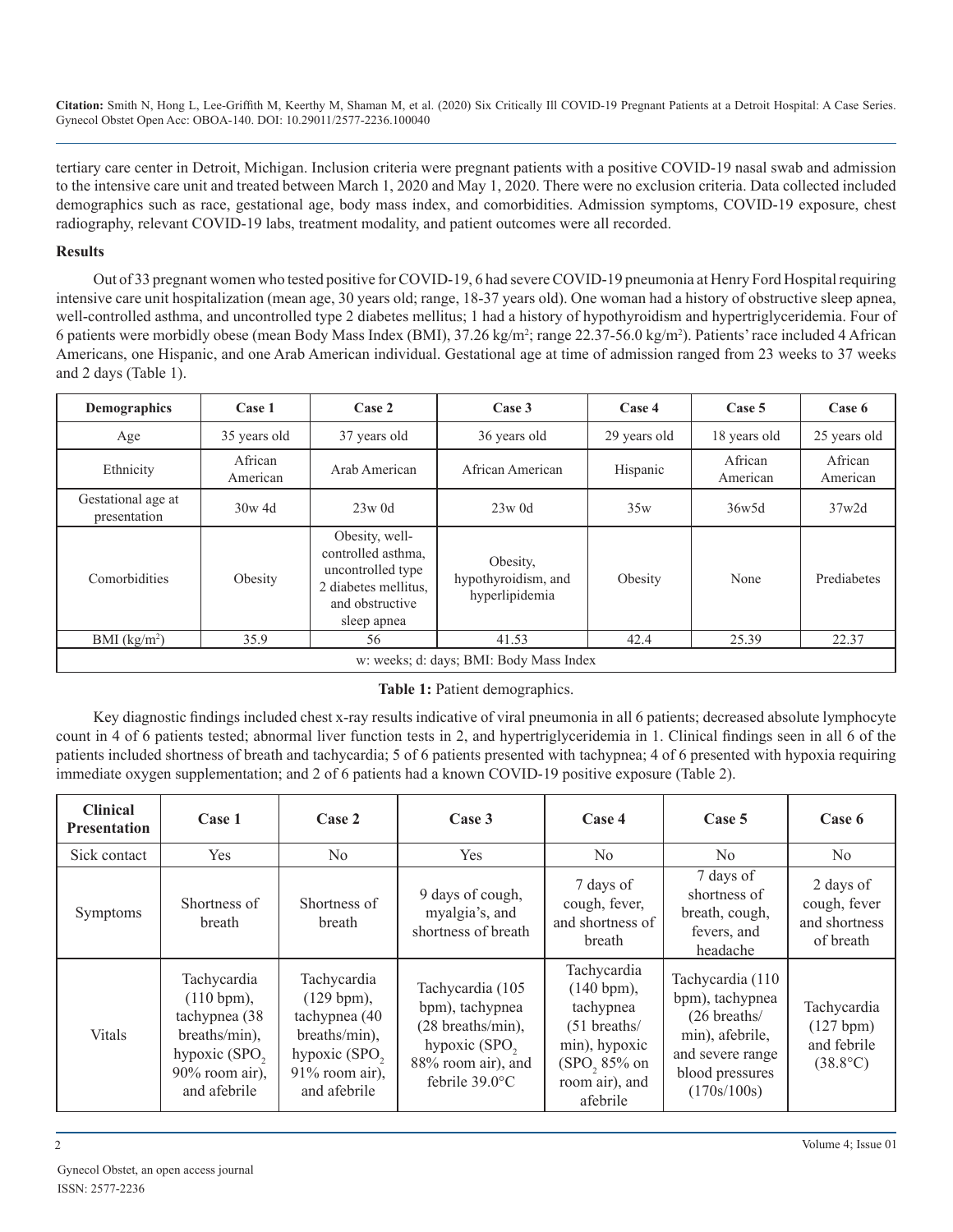| Chest<br>radiography                            | Interstitial<br>opacities | Hazy/patchy,<br>opacities in<br>both lower<br>lungs | Bilateral airspace<br>densities                                                                                                                                                                    | <b>Bilateral</b><br>pulmonary<br>opacities in<br>lower lungs                                                                               | Diffuse focal<br>consolidation,<br>patchy airspace<br>opacities and<br>interstitial<br>prominence | Patchy<br>bilateral lower<br>lung airspace<br>opacities due<br>to multifocal<br>pneumonia/<br>pneumonitis |
|-------------------------------------------------|---------------------------|-----------------------------------------------------|----------------------------------------------------------------------------------------------------------------------------------------------------------------------------------------------------|--------------------------------------------------------------------------------------------------------------------------------------------|---------------------------------------------------------------------------------------------------|-----------------------------------------------------------------------------------------------------------|
| Laboratory<br>abnormalities                     |                           | $CRP$ 9.6 mg/dL                                     | Elevated aspartate<br>aminotransferase<br>62 International<br>Units/ $L$ ,<br>total creatine<br>phosphokinase<br>531 IU/L, CRP<br>14.7 mg/dL and<br>decreased absolute<br>lymphocytes 0.13<br>K/uL | Elevated<br>procalcitonin<br>$0.92$ ng/mL,<br>CRP 6.2 mg/<br>dL, lactate<br>2.3. EKG:<br>prolonged QTc<br>interval of<br>520 <sub>ms</sub> |                                                                                                   | Absolute<br>lymphocytes<br>$0.25$ K/uL                                                                    |
| CRP: C-Reactive Protein; EKG: Electrocardiogram |                           |                                                     |                                                                                                                                                                                                    |                                                                                                                                            |                                                                                                   |                                                                                                           |

#### **Table 2:** Clinical Presentation.

All women were treated with steroids, initially intravenous methylprednisolone 40 mg twice a day for 3 days. A shortage quickly developed and oral prednisone 40-80 mg twice a day for 7-10 days was substituted for 4 patients. Standard treatment also included hydroxychloroquine 400 mg oral loading dose for 2 doses and then 200 mg oral twice daily for a total of 5 days. One patient did not receive hydroxychloroquine therapy due to prolonged corrected QT interval of greater than 500 ms; one patient declined hydroxychloroquine due to concern for possible fetal effects; and 4 patients received a full course of hydroxychloroquine as described. Three of 6 patients were treated with antibiotics for superimposed bacterial pneumonia. All 6 patients received venous thromboembolism prophylaxis; 5 patients with preterm gestation received betamethasone secondary to the potential for preterm delivery (Table 3).

| Treatment                                                                     | Case 1                                                              | Case 2                                                                     | Case 3                                                  | Case 4                                                  | Case 5                                                                                                             | Case 6                                                             |
|-------------------------------------------------------------------------------|---------------------------------------------------------------------|----------------------------------------------------------------------------|---------------------------------------------------------|---------------------------------------------------------|--------------------------------------------------------------------------------------------------------------------|--------------------------------------------------------------------|
| COVID-19<br>treatment                                                         | IV methylpred-<br>nisolone                                          | Standard hydroxy-<br>chloroquine and oral<br>prednisone as well<br>as zinc | Standard hydroxy-<br>chloroquine and oral<br>prednisone | Standard hydroxy-<br>chloroquine and oral<br>prednisone | Oral predni-<br>sone                                                                                               | Standard hydroxy-<br>chloroquine and<br>IV methylpredni-<br>solone |
| Superimposed<br>bacterial<br>pneumonia                                        | None                                                                | Ceftriaxone                                                                | None                                                    | None                                                    | Ceftriaxone<br>and doxycy-<br>cline                                                                                | Ceftriaxone and<br>azithromycin                                    |
| VTE prophy-<br>laxis                                                          | Enoxaparin 40<br>mg SQ daily                                        | Heparin $5,000$ U SQ<br>every 8 hours                                      | Enoxaparin 40 mg<br>SQ daily                            | Unfractionated<br>heparin 7,500 mg<br>SQ every 8 hours  | Heparin 5000<br>U SQ every 8<br>hours                                                                              | Heparin 5000 SQ<br>every 8 hours                                   |
| <b>Obstetrics</b><br>interventions                                            | Betamethasone<br>$12 \text{ mg}$ IM, $2$<br>doses 24 hours<br>apart | Betamethasone 12<br>mg IM, 2 doses 24<br>hours apart                       | Betamethasone 12<br>mg IM, 2 doses 24<br>hours apart    | Betamethasone 12<br>mg IM, 2 doses 24<br>hours apart    | Betamethasone<br>$12 \text{ mg}$ IM,<br>magnesium<br>sulfate IV 6 g<br>bolus followed<br>by $2$ g/hour<br>infusion | None                                                               |
| Miscellaneous                                                                 | None                                                                | None                                                                       | None                                                    | None                                                    | Lasix $40$ mg<br>IV every day<br>for 3 days                                                                        | None                                                               |
| IV: Intravenous; VTE: Venothromboembolus; SQ: Subcutaneous; IM: Intramuscular |                                                                     |                                                                            |                                                         |                                                         |                                                                                                                    |                                                                    |

**Table 3:** Treatment modalities.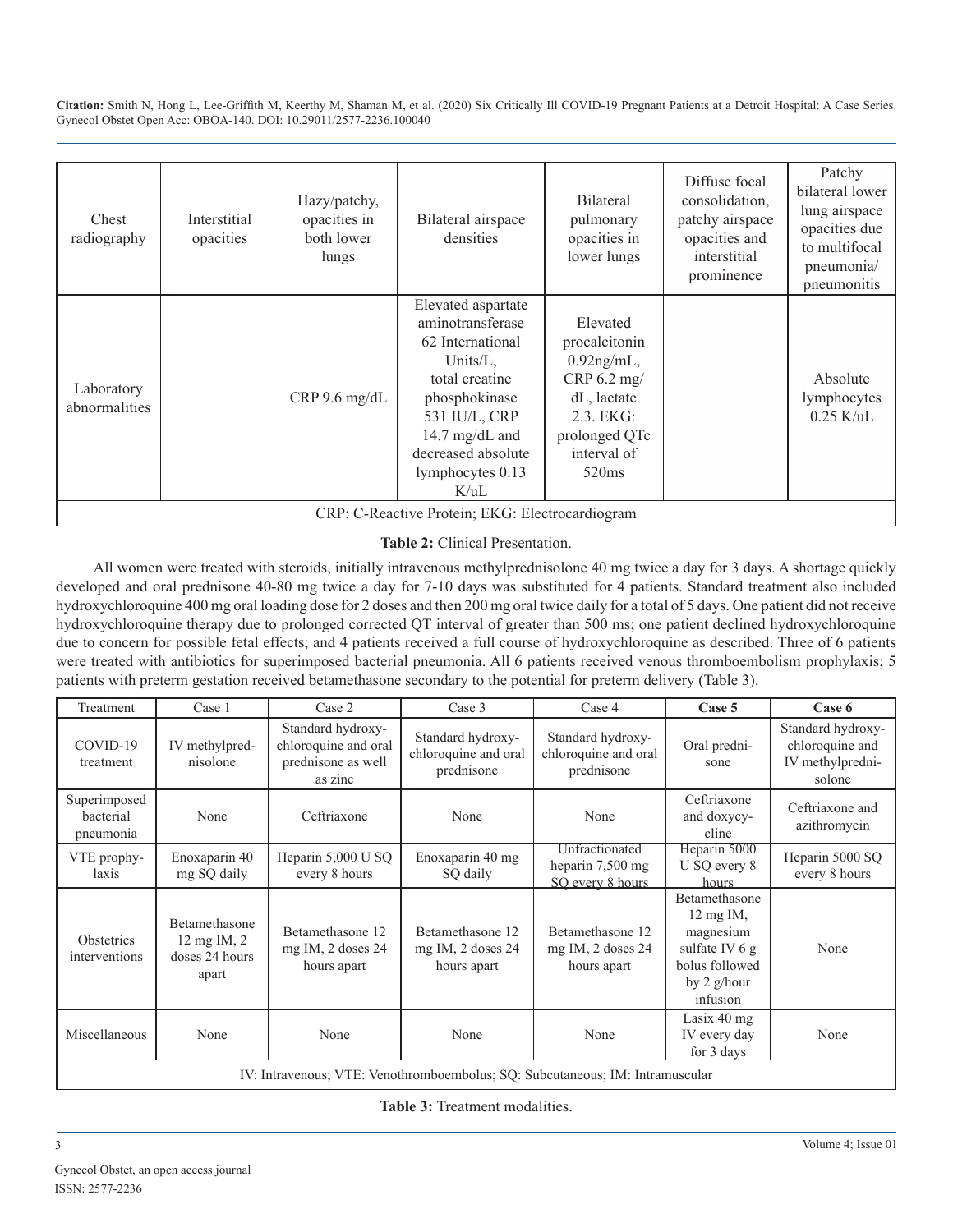All 6 patients received antepartum testing with fetal non-stress tests. The 2 patients who were admitted at 23 weeks' gestational age were monitored for 20 minutes once a day. The remaining 4 patients had fetal non-stress tests every 8 hours. As long as the tracing was reassuring, they would be taken off the monitor. Since our patients were sedated, we did not have expectations to have accelerations while monitoring.

There was 1 full-term delivery via cesarean section at 37 weeks and 4 days after intubation due to non-reassuring fetal heart tones remote from delivery with absent variability noted on fetal heart tracing. There were 2 preterm deliveries. One delivery was an urgent cesarean section at 36 weeks and 5 days for non-reassuring fetal status in the setting of preeclampsia with severe features and worsening respiratory compromise from COVID-19 pneumonia. The other preterm delivery was a vacuum-assisted vaginal delivery at 36 weeks and 3 days' gestation following labor induction for a persistent category 2 fetal heart tracing. All neonates were tested for COVID-19 via a nasopharyngeal swab at 24 hours of life and had negative test results. One infant remained hospitalized for 7 days for respiratory distress and suspicion of sepsis. The other 2 infants were discharged on hospital day 2. All patients were discharged home in stable condition (Table 4).

| <b>Hospital Course</b>             | Case 1                     | Case 2                                                                                                                    | Case 3                                    | Case 4                                                                                                                                                              | Case 5                                                                                                                                                                                                                                                    | Case 6                                                                                                                                                                                                                                                                                     |
|------------------------------------|----------------------------|---------------------------------------------------------------------------------------------------------------------------|-------------------------------------------|---------------------------------------------------------------------------------------------------------------------------------------------------------------------|-----------------------------------------------------------------------------------------------------------------------------------------------------------------------------------------------------------------------------------------------------------|--------------------------------------------------------------------------------------------------------------------------------------------------------------------------------------------------------------------------------------------------------------------------------------------|
| Respiratory<br>support             | High flow nasal<br>cannula | Mechanical<br>ventilation                                                                                                 | Mechanical<br>ventilation                 | Mechanical<br>ventilation                                                                                                                                           | Mechanical<br>ventilation                                                                                                                                                                                                                                 | Mechanical<br>ventilation                                                                                                                                                                                                                                                                  |
| Days intubated                     | $\overline{0}$             | 14                                                                                                                        | 7                                         | 8                                                                                                                                                                   | 3                                                                                                                                                                                                                                                         | $\overline{c}$                                                                                                                                                                                                                                                                             |
| Maximum<br>ventilatory<br>settings | N/A                        | PEEP 18 cm<br>$H2O$ , FiO <sub>2</sub><br>100%                                                                            | PEEP 12 cm H <sub>2</sub> 0,<br>FiO, 100% | PEEP 10 cm H <sub>2</sub> 0,<br>FiO <sub>2</sub> 70%                                                                                                                | PEEP 10 cm H <sub>2</sub> 0,<br>FiO <sub>2</sub> 50%                                                                                                                                                                                                      | PEEP 8 cm H <sub>2</sub> O <sub>2</sub><br>FiO <sub>2</sub> 40%                                                                                                                                                                                                                            |
| Days hospitalized                  | 9                          | 17                                                                                                                        | 11                                        | 13                                                                                                                                                                  | 8                                                                                                                                                                                                                                                         | $\overline{7}$                                                                                                                                                                                                                                                                             |
| Delivery                           | No                         | No                                                                                                                        | N <sub>0</sub>                            | Yes, induction<br>was performed at<br>36 weeks, 3 days'<br>gestational age for<br>category 2 FHT.<br>Delivery resulted in<br>a vacuum assisted<br>vaginal delivery. | Yes, urgent<br>cesarean section for<br>severe range blood<br>pressures refractory<br>to interventions<br>in setting of<br>preeclampsia with<br>severe features.<br>Patient intubated<br>prior to delivery,<br>then transferred to<br>intensive care unit. | Yes, urgent<br>cesarean section for<br>persistent category<br>II FHT following<br>intubation. Patient<br>was intubated<br>prior to delivery,<br>and 2 prolonged<br>decelerations were<br>noted on FHT.<br>Patient was found<br>to be shivering with<br>absent variability<br>noted on FHT. |
| Outcome                            | Discharged on<br>room air. | Patient left<br>against<br>medical<br>advice on<br>hospital day<br>17 and was<br>on 3 L nasal<br>cannula at<br>that time. | Discharged on<br>room air.                | Patient diagnosed<br>with preeclampsia<br>without severe<br>features. Patient<br>discharged<br>postpartum day 3<br>on room air.                                     | Discharged<br>postpartum day 8<br>on room air. Patient<br>discharged with<br>labetalol 800 mg<br>TID and nifedipine<br>XL 60 mg.                                                                                                                          | Discharged on<br>postoperative day 4<br>on room air                                                                                                                                                                                                                                        |

N/A: Not Available; PEEP: Positive End-Expiratory Pressure; FHT: Fetal Heart Tracing; TID: Three Times a Day.

**Table 4:** Hospital course.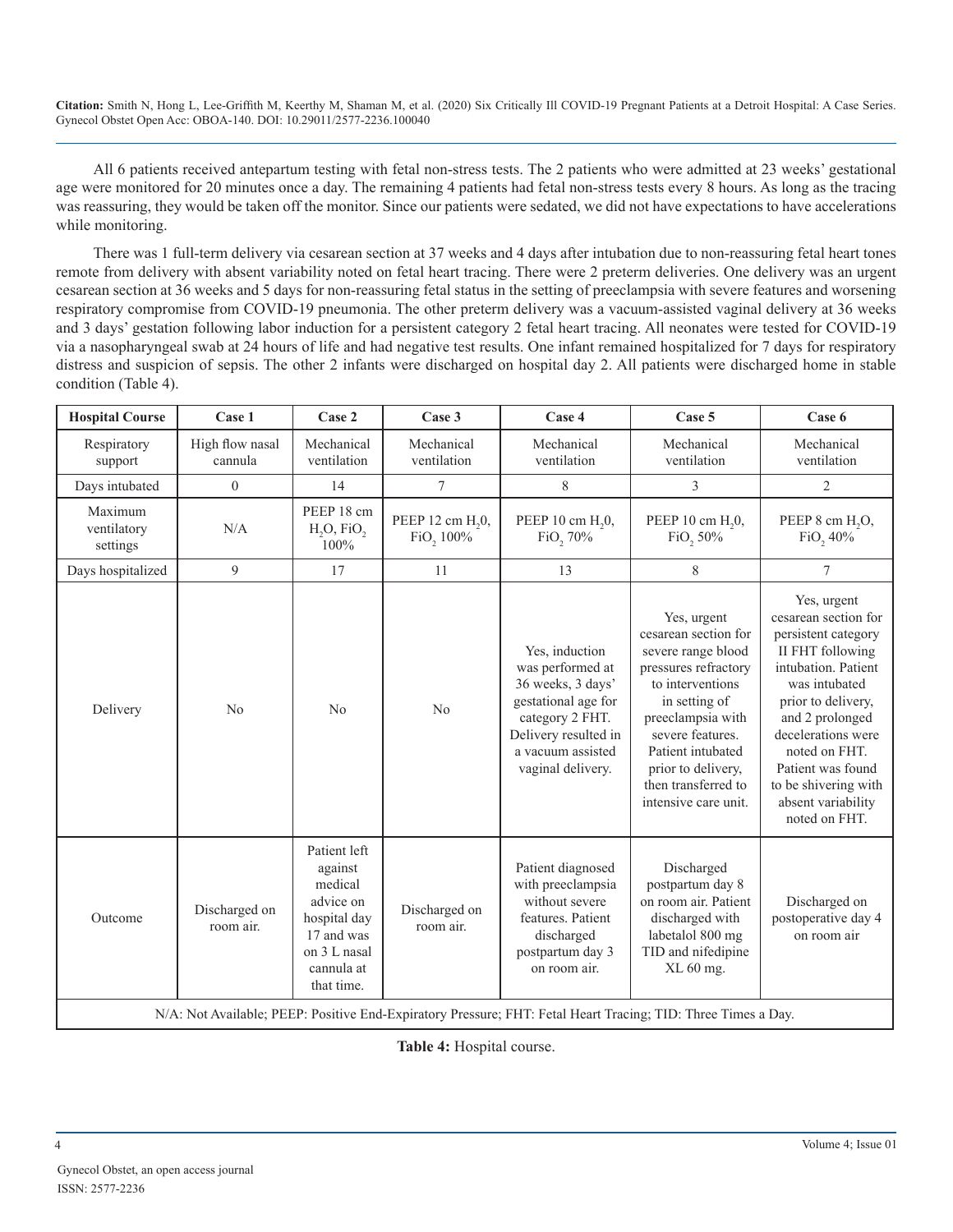### **Discussion**

COVID-19 has been associated with acute respiratory failure leading to acute respiratory distress syndrome. While the treatment of acute respiratory distress syndrome in pregnancy generally mirrors the non-pregnant population, it remains unclear if COVID-19 pneumonia in pregnancy has a single characteristic clinical course or is more variable. Recent literature has proposed different clinical 'phenotypes' of COVID-19 pneumonia depending on infection severity, ventilatory responsiveness, and time elapsed from onset of disease [1]. Optimal intensive care interventions and ventilatory support settings require an appreciation of the potential variable clinical course of COVID-19 pneumonia, particularly in pregnancy.

The physiologic changes of pregnancy are important to account for in the setting of respiratory collapse and mechanical ventilation. The normal compensated respiratory alkalosis of pregnancy ( $PCO<sub>2</sub>$  28-32 mm Hg) should influence the selected respiratory rate. Studies show that 'permissive hypercapnia' (up to 50 mm Hg) has not been associated with adverse fetal effects [2]. A target  $PaO<sub>2</sub>$  of 70 mm Hg is appropriate during pregnancy, in contrast to 55-80 mm Hg in the non-pregnant state and facilitates maintenance of maternal oxygen saturation at greater than 95%. These targets guide ventilator  $FiO_2$  parameters.

Fetal considerations, particularly in the periviable gestational age window, often complicate clinical decision making. The guiding principle that optimal management of maternal status is also optimal management for the fetus is too often not adhered to. We have too little experience with respiratory collapse requiring mechanical ventilation for COVID-19 pneumonia to determine if delivery (regardless of route) facilitates maternal resuscitation or hinders it.

Given these uncertainties, it is critical to have a conversation with the patient, or her surrogate decision maker (durable power of attorney) if the patient is incapacitated, regarding interventions for fetal indications, especially in patients at an early gestational age. Counseling should highlight the balance of risk and benefit for maternal status and fetal status but should accentuate the precept that a disassociation between maternal and fetal interests is rare. A multidisciplinary approach with neonatology consultation is also valuable under these critical circumstances to provide information regarding fetal prognosis and wishes for neonatal resuscitation in the periviable gestational age window. It is also important to discuss, and prepare for, the possibility of perimortem cesarean section if maternal cardiac arrest occurs.

Immediate delivery prior to intubation was only considered in one of our patients. This individual also had coexisting preeclampsia with severe features at 36 weeks and 5 days' gestation. Given the diagnosis of preeclampsia with severe features we recommended

delivery. While attempting an induction of labor the patient became unstable requiring increasing oxygen requirements with a mixed clinical picture of COVID-19 pneumonia and pulmonary edema secondary to the preeclampsia. The decision was then to deliver expeditiously via cesarean section prior to intubation and transfer to the surgical intensive care unit. Delivery prior to intubation was not considered in any of the other patients. In most cases the desaturation happened quickly and maternal stabilization took precedence. The goal of our team was to not deliver unless fetal distress was noted on antepartum testing.

Oral hydroxychloroquine has been recommended at our institution for all COVID-19 patients requiring treatment. The Maternal Fetal Medicine team counseled obstetric patients about hydroxychloroquine use in pregnancy when applicable. The American College of Obstetrics and Gynecology recommends use of hydroxychloroquine when indicated; it is a low-risk drug in pregnancy despite its ability to cross into placental circulation [3]. It is uncertain whether our institution's empiric use of hydroxychloroquine and prednisone facilitated our patients' recovery. Currently, there is no treatment for COVID-19 approved by the U.S. Food and Drug Administration. Our institution's empiric uses of hydroxychloroquine and prednisone is based upon novel studies that indicated its potential benefit as a treatment for severe COVID-19 infection [4-7].

Antivirals were not considered for any of our patients. At the time of these individuals' admissions our institution had started to offer antiviral therapy to severe COVID-19 cases, however pregnancy was made an exclusion criteria. Currently the diagnosis of pregnancy is no longer an exclusion criteria and if a pregnant patient met criteria for antiviral treatment they would be treated accordingly.

The use of proning appeared crucial in 2 of our patients. Placing an individual in the prone position allows for recruitment of alveoli and corrects ventilation perfusion mismatch, which occurs in acute respiratory distress syndrome [8]. Patients selected for this treatment continued to be hypoxic despite optimizing mechanical ventilation in the supine position. The criteria for pregnant patients to be placed in prone positioning are the same as non-pregnant individuals [9]. Clinicians previously were hesitant to place pregnant patients in the prone position because of uncertainty regarding fetal response. During the 2009 influenza pandemic, however, many pregnant patients underwent prone ventilation as rescue therapy. Case reports described successful proning in pregnancy without apparent adverse maternal or fetal effects [10].

Only one patient was transferred to an outside facility for potential nitric oxide treatment and Extracorporeal Membrane Oxygenation (ECMO). This individual continued to worsen and deoxygenate every time she was placed in the supine position.